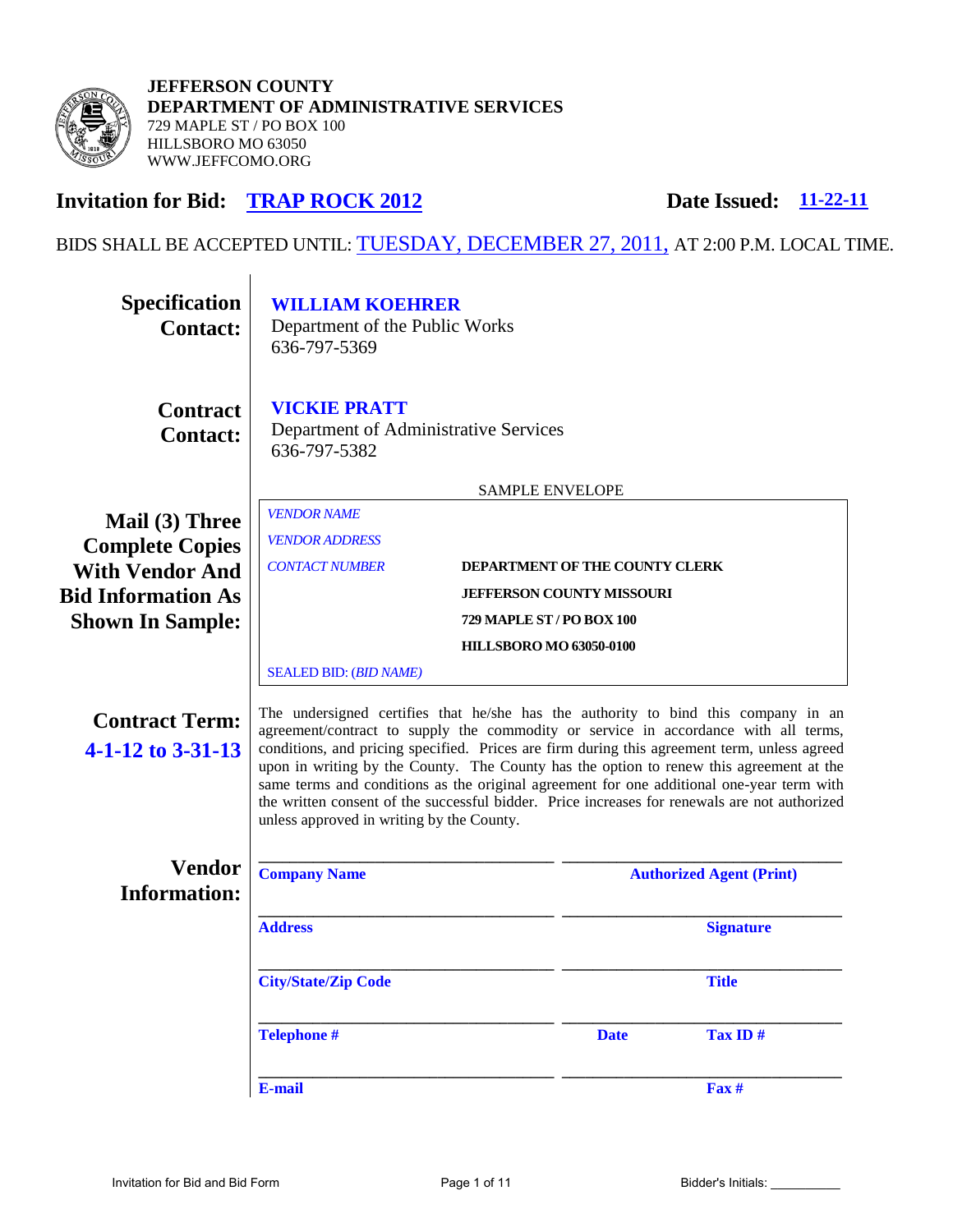# **TABLE OF CONTENTS:**

| <b>Legal Notice and Invitation for Bid</b> | Page 1 |
|--------------------------------------------|--------|
| <b>Table of Contents</b>                   | Page 2 |
| <b>Bid Requirements</b>                    | Page 3 |
| <b>Bidders Response and Contract</b>       | Page 5 |
| <b>Affidavit</b>                           | Page 8 |
| <b>Specifications</b>                      | Page 9 |
| <b>Exceptions to Bid</b>                   | Page 9 |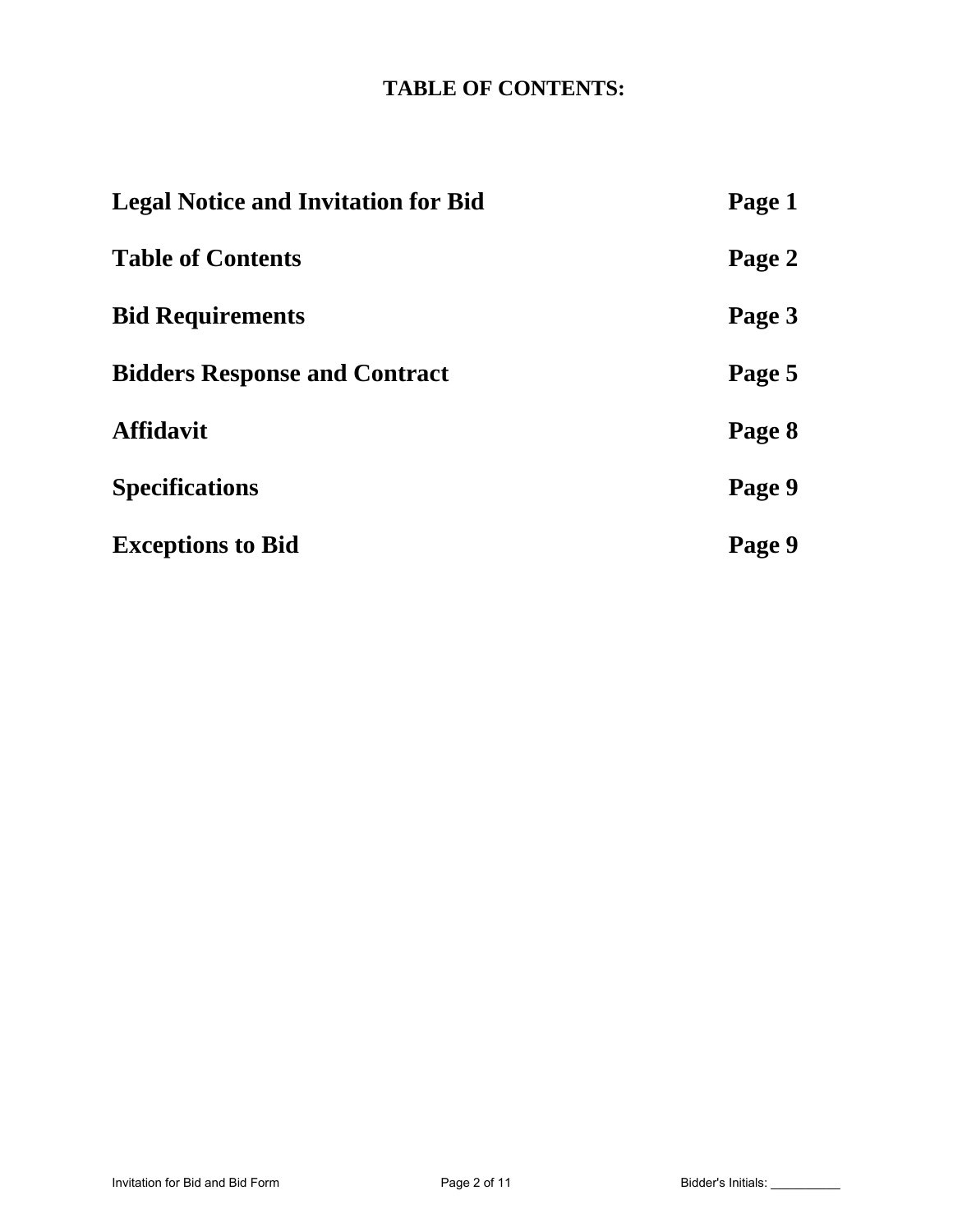# **1.0 BID REQUIREMENTS**

**Bidder shall initial all pages and return where the Bid Document denotes "BIDDER"S INITIALS:\_\_\_\_\_"**

## **1.1 BID SUBMISSION:**

Submit bid form in triplicate (three copies) with specification pages, if applicable. No facsimile bids shall be accepted and shall be rejected. The Vendor prior to the submission dead line as stated on page 1 must submit all bids. Late bids will not be accepted and returned to the vendor unopened. The County reserves the right to request additional written or oral information from Respondents in order to obtain clarification. A fully executed Affidavit is required by Section 285.530 RSMo and shall be submitted with the bid form. A copy of the Affidavit is attached hereto. Failure to execute the Affidavit shall result in the bid being rejected.

## **1.2 BASIS OF BID AWARD:**

Award may be made on an item-by-item basis to the lowest and best bidder(s) or award may be made to the lowest and best bid total, whichever provides the greatest value to the County from the standpoint of suitability to purpose, quality, service, previous experience, price, ability to deliver, or any other reason deemed to be in the best interest of the County. Quantities stated herein represent an estimate for the period stated. Orders shall be placed for actual requirements as needed. The County may reject any or all bids for any reason and may waive any informality. Bids submitted from a Missouri State Contract shall include a copy of the State Contract with the bid. Bid award does not constitute an order or obligation to order by the County. The issuance of a Purchase Order Number shall be construed as acceptance of a Contract with all terms, conditions, and prices firm during the length of the agreement terms.

## **1.3 BID AWARD**:

It is further agreed that the Contract shall not be valid and binding upon the County until approved by the County Counselor, as to legal form and is subject to the Ordinances, Resolutions and Orders of Jefferson County, Missouri, and State and Federal Law. If no Bid or Bids have been awarded by the County Council within thirty (30) days following the opening of the bids then all bids will be deemed Rejected.

# **1.4 BID PREPARATION:**

- 1. Bidders are responsible for examination of drawings, specifications, schedules and instructions. Failure to do so will be at the bidder's risk..
- 2. Each bidder shall furnish the information required by the invitation. The bidder shall sign all required documents. All deletions and erasures shall be initialed
- 3. Alternate bids for supplies or services other than specified shall not be considered unless authorized by invitation.
- 4. Bidder shall state a definite time for delivery of goods or for performance of services unless otherwise specified in the invitation for bid.
- 5. When specified, samples must be timely submitted and at no expense to the County.
- 6. Failure to adhere to all requirements may result in the response being disqualified as non-responsive.

## **1.5 MODIFICATION OR WITHDRAWAL OF BIDS:**

Bids may be modified or withdrawn prior to the exact hour and date specified for receipt of bids, provided the modification or withdrawal is in writing and is delivered in the same manner as a bid submission.

#### **1.6 LATE BIDS:**

It is the responsibility of the bidder to deliver his bid or bid modification on or before the date and time of the bid closing to the Department of the County Clerk. Bids received late will be rejected and returned unopened to the bidder.

# **1.7 BID DEPOSITS:**

Bid Deposits are not required unless specified in the specifications.

# **1.8 MATERIAL AVAILABILITY:**

Bidders must accept responsibility for verification of material availability, product schedules and other pertinent data prior to submission of bid and delivery time. It is the responsibility of the bidder to notify the County immediately if the materials specified are discontinued, replaced, or not available for an extended period of time. All materials ordered by the County, shall be as needed. A sample of materials may be requested.

## **1.9 ALTERNATE BIDS:**

Alternate Bids for items will be accepted except when stated "**NO SUBSTITUTIONS".** Bidders must submit complete specifications on all alternate bids with the bid form. Alternate bids without complete specifications may be rejected.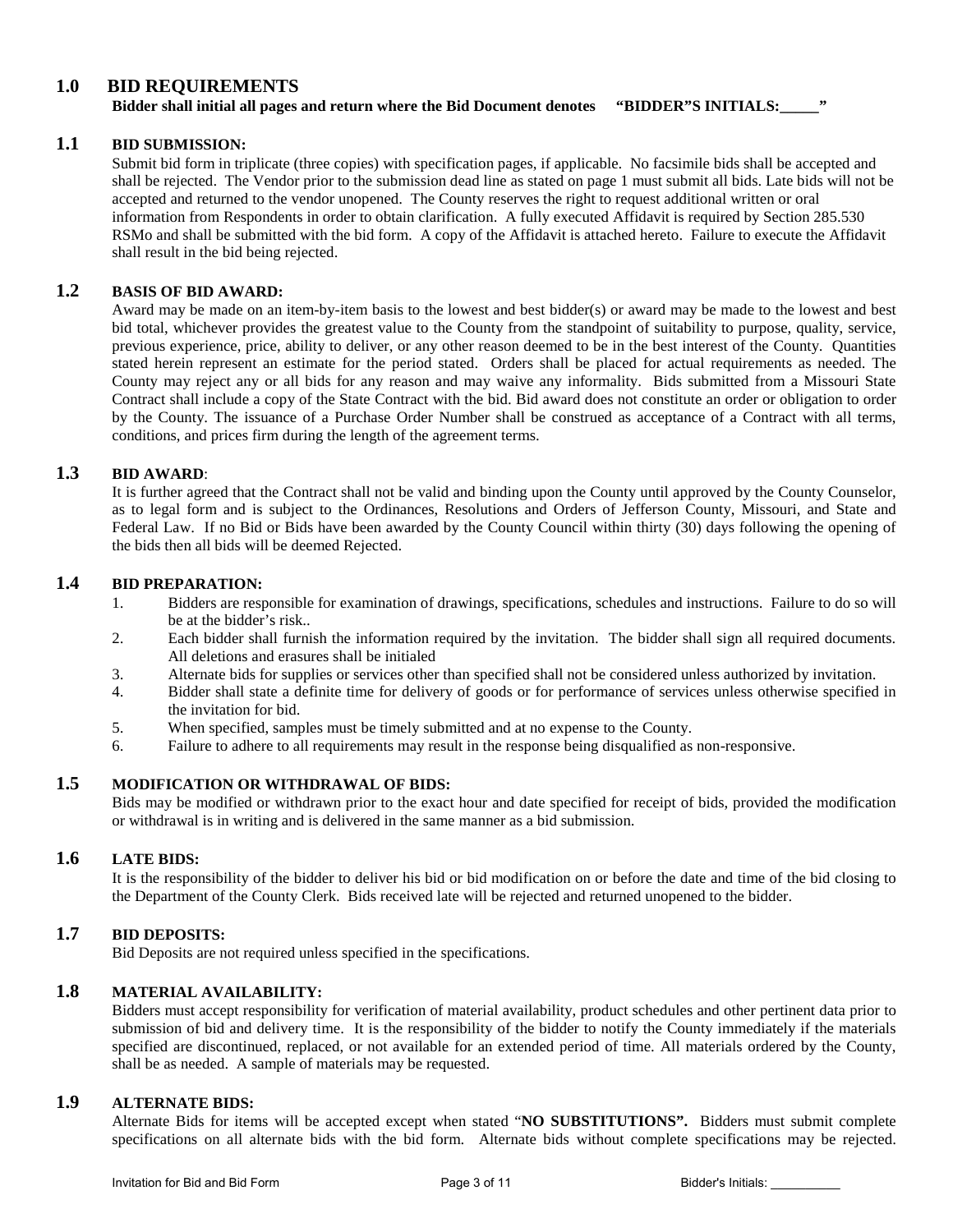Alternate bids and exceptions to bid clauses must be clearly noted on the bid form. The County may accept or reject alternate bids; whatever is most advantageous to the County.

## **1.10 INCORPORATION OF DOCUMENTS:**

The terms of the Bid Invitation, Bid Specifications, Bid Form are incorporated into the contract as if fully setout therein.

#### **1.11 ADDENDA:**

Addenda to bid specifications are incorporated by reference as if fully setout herein. It is the responsibility of the vendor to insure and verify that they are in receipt of and completed all attached addenda's prior to submission of bid forms. Verification is made by contacting the Office of Contracts and Grants at (636) 797-5382, or by reviewing the County Web Site. [\(www.jeffcomo.org\)](http://www.jeffcomo.org/).

# **1.12 INSURANCE:**

The Vendor/Contractor shall purchase and maintain in force, with an insurance company licensed to do business in the State of Missouri, at it's own expense, such insurance as will protect the Vendor/Contractor from claims which may arise out of or result from the Vendor/Contractor's execution of the work, whether such execution be by himself, his employees, agents, or by anyone for whose acts any of them may be liable. If any such work covered by the Contract is to be performed on County owned or leased premises, the Vendor agrees to carry liability and workman's compensation insurance, satisfactory to the County, and to indemnify the County against all liability, loss, and damage arising out of any injuries to persons and property caused by the Vendor, his sub-contractors, employees or agents. The insurance coverage shall be such as to fully protect the County and the general public from any and all claims for injury and damage resulting by any actions on the part of the Vendor/Contractor or its' forces as enumerated above. All policies must name the County as an additional insured and provide for thirty (30) days written prior to any material changes or cancellation.

THE COUNTY REQUIRES ORIGINAL CERTIFICATES OF INSURANCE BEFORE THE CONTRACT IS AWARDED.

#### A. ( XX ) Required ( ) Not Required **Comprehensive General Liability Insurance**

The Vendor/Contractor shall maintain and keep in force of this Contract such comprehensive general liability insurance as shall protect them from claims which may arise from operations under this Contract, whether such operations be by themselves or by anyone directly or indirectly employed by them. The amounts of insurance shall be not less than \$1,000,000.00 combined single limit for any one occurrence covering both bodily injury and property damage, including accidental death.

#### B. ( XX ) Required ( ) Not Required **Professional Liability Insurance**

The Vendor/Contractor shall provide the County with proof of Professional Liability Insurance, which shall protect the County against any and all claims, which might arise as a result of the operation of the Vendor/Contractor in fulfilling the terms of this Contract during the life of the Contract. The minimum amounts of such insurance will be \$1,000,000.00. Should any work be subcontracted, these limits will also apply.

|  | (XX) Required | $\Box$ Not Required | <b>Worker's Compensation Insurance:</b>   |  |  |
|--|---------------|---------------------|-------------------------------------------|--|--|
|  |               |                     | per Missouri Revised Statutes Chapter 287 |  |  |

 The Vendor/Contractor shall maintain and keep in force of this Contract such worker's compensation insurance limits as required by the statues of the State of Missouri and Employer's Liability with limits no less than \$500,000.00.

#### **1.13 BID SUBMISSIONS**

Bids submitted on separate forms are NOT acceptable unless specified in the Bid Document. Failure to complete bid forms to the satisfaction of the County may result in rejection of your bid. It is the responsibility of each bidder before submitting a bid to examine ALL documents thoroughly, and request written or oral interpretation of clarifications soon after discovering any conflicts, ambiguities, errors, or omissions in the bidding documents. Request for clarification must be received prior to bid openings.

#### **1.14 BID OPENINGS**

Bids will be publicly opened and read aloud at the time indicated on page 1. The bidders and the public are invited but not required to attend the formal opening of the bids. No decisions relating to the award of a contract or agreement will be made at the opening.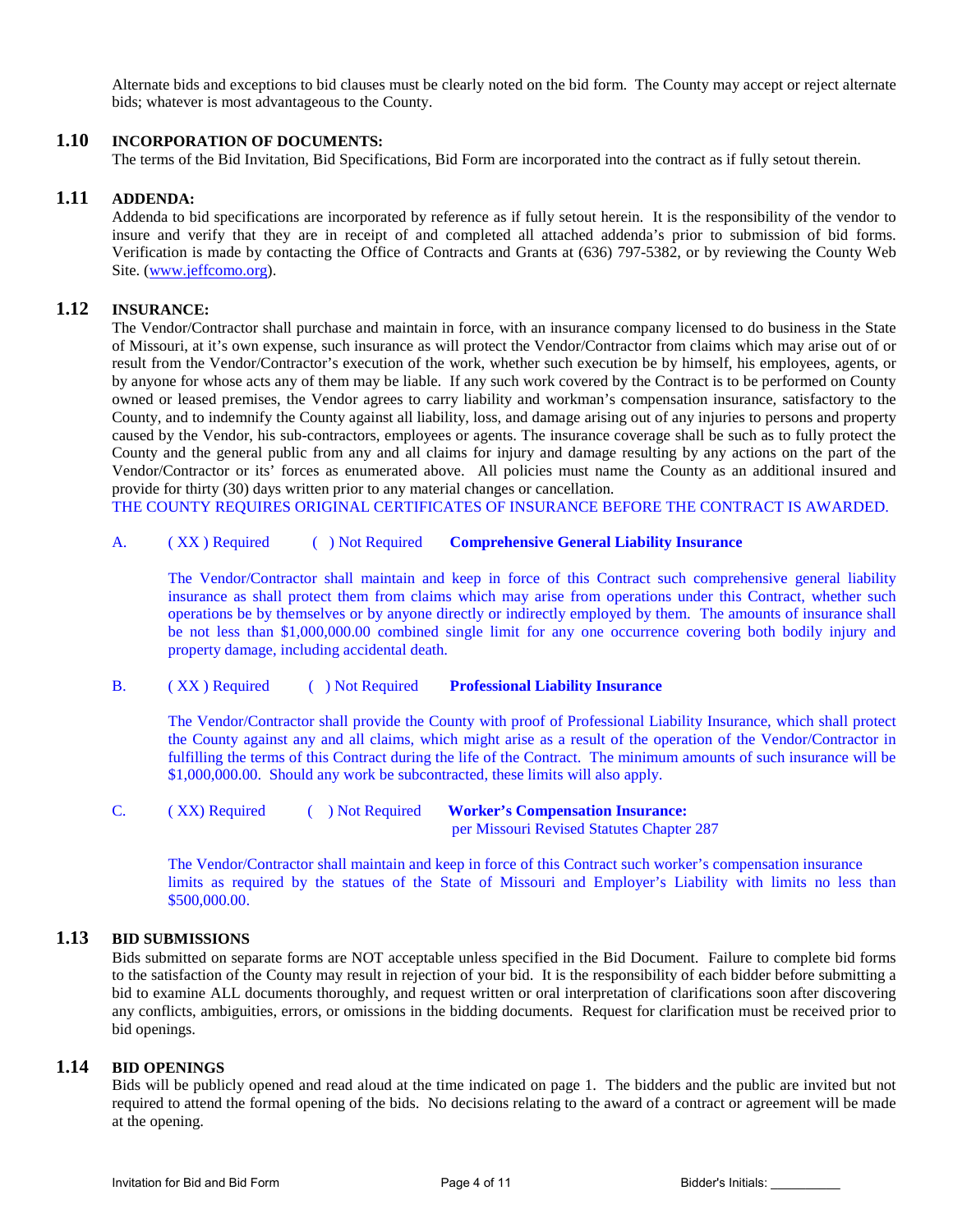#### **1.15 BID TABULATIONS**

Bid Tabulations are not available for 5 to 7 business days following the Bid Opening. Bid submissions are open for public review at the time of the Bid Opening. Bid tabulations are posted on the County's web-site address, [www.jeffcomo.org.](http://www.jeffcomo.org/) **NO COPIES** of bid tabulations are sent to vendors.

# **2.0 BID RESPONSE AND CONTRACT**

#### **2.1 BIDDER REPRESENTATIONS:**

The Bidder, by executing the Bid form certifies that:

- A. The bid complies with Invitation for Bid form and Bid Specifications.
- B. Bidder is not debarred or suspended from participation in Federal Assistance programs.

## **2.2 CERTIFICATION OF INDEPENDENT PRICE DETERMINATION:**

- A. The prices in the bid shall be independently determined, without consultation, communication, or agreement for the purpose of restricting competition as to any matter relating to price with any bidder or other person.
- B. Unless otherwise required by law, the prices shall not have been knowingly disclosed by the bidder prior to opening.
- C. No attempt has been made or will be made by the bidder to induce any other person or firm to submit or not to submit a bid.

#### **2.3 PRICE:**

The price(s) specified in this bid shall be firm and not subject to contingency or reservation. If the Vendor fails to honor stated prices as submitted in the Bid Form or Contract, the County reserves the right to obtain the same items from the next lower vendor who submitted a bid price for the item. The original vendor shall be responsible for the difference in price and required to make restitution to the County for the difference in price. The bidder represents prices specified in the bid do not exceed current selling price for the same or substantially similar good or service, and are the same as or lower than other prices charged to the bidder's most favored customer. In the event the stated prices are determined to be higher than the prices for which Supplier has sold the items, or services, to others, this contract price shall be reduced accordingly. **Bid prices are ALL INCLUSIVE: (Shipping, Handling, Delivery, and Assembly to locations specified by the County). Prices shall be firm for ALL County departments and locations for term of the agreement**.

### **2.4 MISSOURI DOMESTIC PRODUCT PROCUREMENT ACT:**

Bidder represents that the goods provided comply with Sections 34.350 to 34.359, RSMo, known as the Domestic Product Procurement Act. The Act encourages the purchase of products manufactured or produced in the United States, State of Missouri, and Jefferson County, Missouri. Bidder shall include proof of compliance with the Act with the bid when requested.

# **2.5 NON-EXCLUSIVE AGREEMENT:**

The contractor shall understand and agree that the contract shall not be construed as an exclusive agreement and further agrees that the County may secure identical and/or similar services or products from other sources at anytime in conjunction with or in replacement of the contractor's services.

#### **2.6 DEFINITIONS:**

- A. The term "County" means the Jefferson County, Missouri and its designated representatives.
- B. The term "Vendor" means Supplier, Contractor, and Seller and includes designated representatives.
- C. The term "IFB" means Invitation for Bid.
- D. The term "Agreement/Contract means Binding Agreement, Contract, Request for Purchase, Order.

#### **2.7 INSPECTION, ACCEPTANCE AND APPROVALS:**

Goods shall at all times and places, including the period of manufacture, are subject to inspection and test by County. County will accept or give notice of rejection of goods delivered within a reasonable time after receipt. Acceptance shall not waive any warranty. All goods supplied are subject to final inspection and acceptance by County notwithstanding payment, prior inspections or approvals. County may require prompt replacement or correction of rejected goods at Supplier's expense, including a reduction in price for rejected goods. Supplier shall not resubmit rejected goods to County without prior written approval and instructions from County. In addition, Supplier shall identify resubmitted goods as previously rejected. Supplier shall provide and maintain a quality assurance and control system acceptable to County.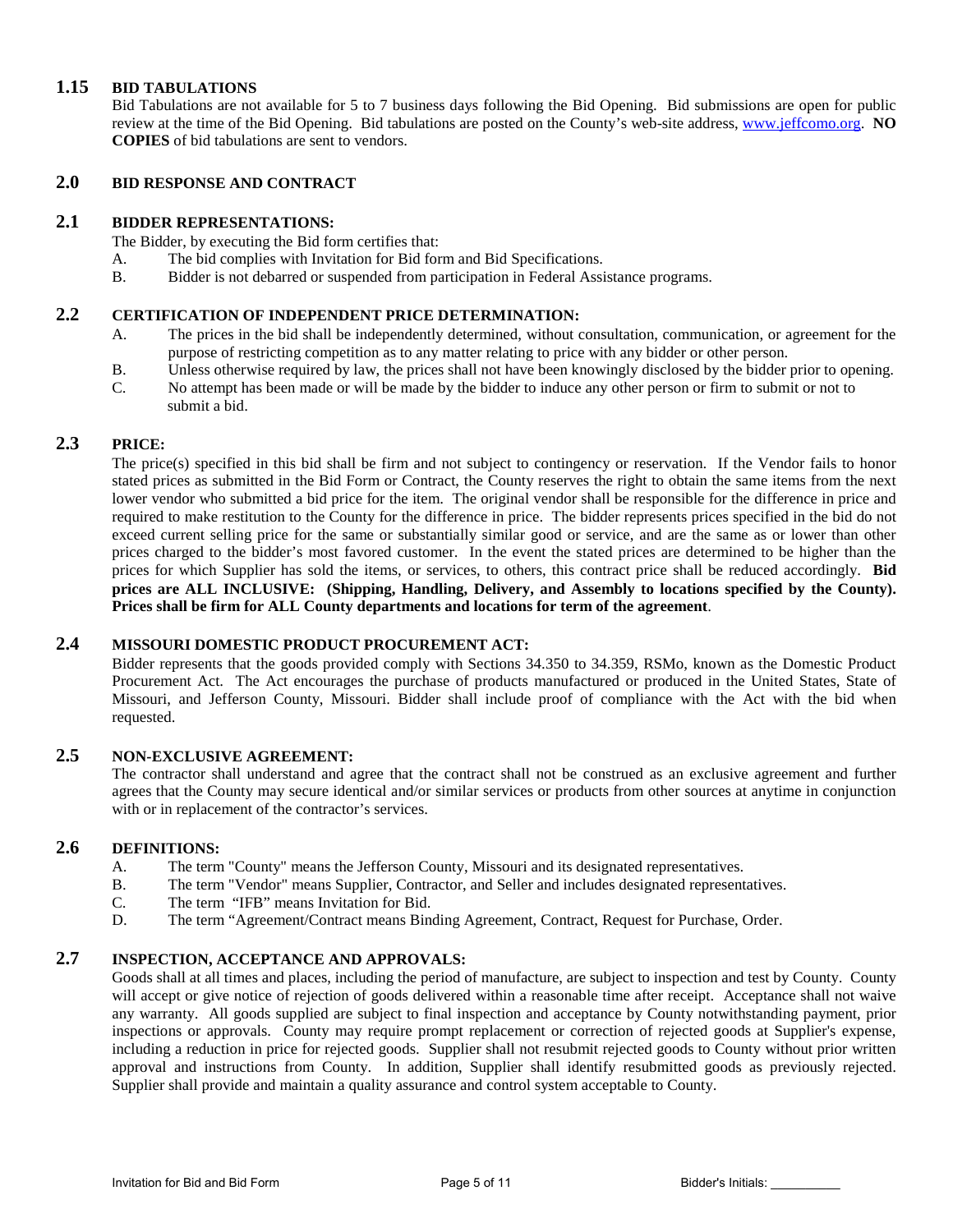## **2.8 WARRANTY:**

Unless otherwise agreed to in writing by the parties, Supplier warrants that items ordered to specifications will conform thereto and to any drawings, samples or other descriptions furnished or adopted by County, or, if not ordered to specifications will be fit and sufficient for the purpose intended, and that all items will be new, merchantable, of good material and workmanship, and free from defect. Such warranties, together with Supplier's service warranties and guarantees, if any, shall survive inspection, test, acceptance of, and payment for the items and shall run to County and its assigns. Except for latent defects, the County shall give notice of any nonconformity to the Supplier within one (1) year after acceptance. County may return for credit or require prompt correction or replacement of the defective or non-conforming goods or have the defective good corrected or replaced at Supplier's expense. Return to Supplier of any defective or non-conforming goods and delivery to County of any corrected or replaced goods shall be at Supplier's expense. Defective or non-conforming items shall not be corrected or replaced without written authorization by County. Goods required to be corrected or replaced shall be subject to the provisions of this clause and the clause hereof entitled "Inspection, Acceptance and Approvals" in the same manner and to the same extent as goods originally delivered under this contract.

# **2.9 PAYMENT:**

County will pay Supplier for goods upon delivery to, submission of certified invoices and acceptance. The County will not be responsible for articles or services furnished without a purchase order. Price is tax-exempt.

#### **2.10 CHANGE ORDER:**

County may make changes within the general scope of this contract. If any such changes cause an increase or decrease in the cost of or the time required for the performance of any part of the work, whether changed or not changed by any such order, an equitable adjustment shall be made in the price or delivery schedule or both, and any change order shall be in writing. Any claim by a Supplier for adjustment under this clause shall be asserted within fifteen (15) days from the date of receipt of this written order directing the change, provided, however, County, if it decides that the facts justify such action, may receive and act upon such claim asserted at any time prior to final payment.

## **2.11 DELIVERIES:**

Deliveries shall be made in strict accordance with any delivery schedule contained in the bid specification or contract and in the exact quantity ordered. Failure to adhere to delivery schedule is reason for termination in accordance with the "termination" clause. Deliveries are to be made at locations specified by the County at time of Order.

#### **2.12 RESPONSIBILITY FOR SUPPLIES:**

Pursuant to Section 290.560 RSMo, Supplier/Contractor shall employ only Missouri laborers and laborers from nonrestrictive states except that other laborers may be used when Missouri laborers or laborers from nonrestrictive states are not available, or are incapable of performing the particular type of work involved, if so certified by the contractor and approved by the County. Except as otherwise provided, Supplier shall be responsible and bear all risks for loss and damage to goods until delivery at County's facilities, regardless of F.O.B. point, point of inspection or acceptance; and if the goods are rejected.

#### **2.13 SUBCONTRACTS:**

Supplier shall not enter into any subcontract(s) in excess of \$25,000 or 20% of this contract price; whichever is less, for any goods without County's prior written approval.

## **2.14 CHOICE OF LAW:**

This bid and contract shall be governed and interpreted according to the laws of the State of Missouri. Venue for any court action shall be in Jefferson County, Missouri.

## **2.15 TERMINATION:**

- A. General: Performance of work may be terminated by the County in whole, or from time to time in part, whenever County shall determine that such termination is in the best interests of County with a thirty (30) day written notice. The Vendor may terminate the Agreement/Contract upon a sixty (60) day prior notice in writing. In the event of any termination of the Agreement/Contract by the Vendor, the County may purchase such supplies and/or services similar to those terminated and for the duration of the Agreement/Contract period the Vendor will be liable for all costs in excess of the established contract pricing.
- B. Bankruptcy or Insolvency:In the event bankruptcy proceedings are commenced by or against Supplier or under any provisions of the United States Bankruptcy Act or for the appointment of a receiver or trustee or a general assignment for the benefit of creditors of either party, County shall be entitled to terminate without further cost or liability. The County may cancel the Agreement/Contract or affirm the Contract and hold the Vendor responsible for damages.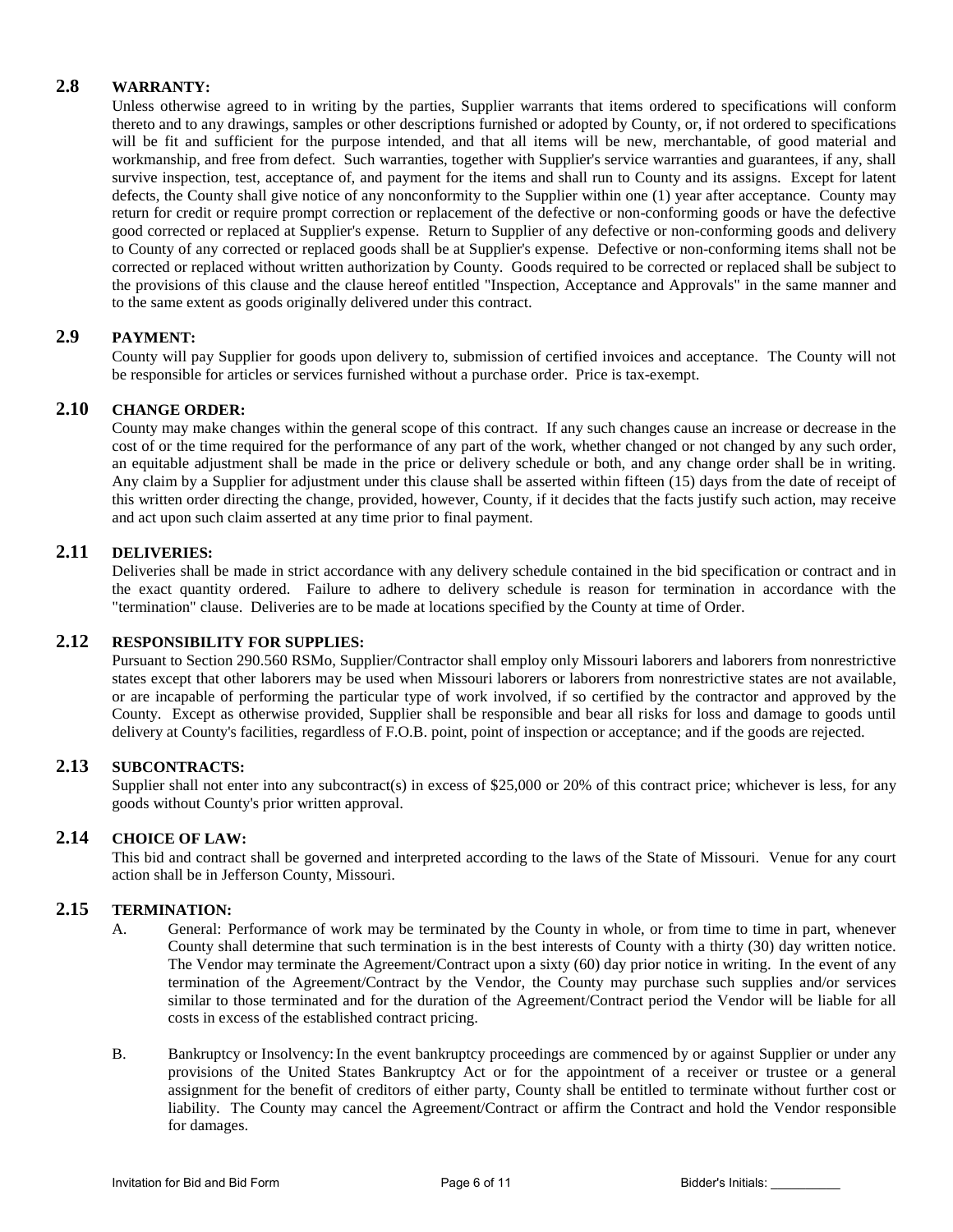- C. Default: County may terminate the whole Contract or any part in either of the following circumstances:
	- C-1. If supplier fails to deliver the items required by the contract within the time specified; or C-2. If supplier fails to perform any of the other provisions of the contract, or so fails to m
	- If supplier fails to perform any of the other provisions of the contract, or so fails to make progress as to endanger performance of the contract in accordance with its terms, and in either of these two circumstances does not cure such failure within a period of ten (10) days after notice from County specifying such failure. In the event of termination under subparagraph 1, County shall have the right to procure, on such terms and in such manner as it may deem appropriate, items similar to those terminated, and to recover from Supplier the excess cost for such similar items provided, however, Supplier shall not be liable for such excess costs where the failure upon which the termination is based has arisen out of causes beyond the control of Supplier and without the fault or negligence of Supplier. Such causes shall be deemed to include fires, floods, earthquakes, strikes, and acts of the public enemy. The rights of County provided in subparagraph 1 shall be in addition to any other rights provided by law or the contract.
	- C-3. In the event of the Supplier's non-compliance with the provisions as set forth, this Contract may be cancelled, terminated or suspended in whole or in part and the supplier may be declared ineligible for further County contracts. The rights and remedies of the County provided in this paragraph shall not be exclusive but are in addition to any remedies provided in this Contract or as provided for by law.

#### **2.16 NOTICE AND SERVICE THEREOF:**

Any notice from the County shall be in writing and considered delivered and the service thereof completed when said notice is posted, by certified or regular mail, to the Supplier, at the address stated on the bid form.

## **2.17 CONTRACT TERM:**

Performance shall be governed solely by the terms and conditions as set forth in the Invitation for Bid, Bid Specifications, Bid Form and the Contract notwithstanding any language contained on any invoice, shipping order, bill of lading or other document furnished the Seller at any time and the acceptance by the County for any goods furnished.

### **2.18 COMPLIANCE WITH APPLICABLE LAWS:**

Supplier warrants it has complied with all applicable laws, rules and ordinances of the United States, Missouri or any other Governmental authority or agency in the manufacture or sale of the goods, including but not limited to all provisions of the Fair Labor Standards Act of 1938, as amended, including provisions of the Home Rule Charter of Jefferson County, Missouri requiring all workers performing work under any contract with Jefferson County be paid a wage that is at least the prevailing hourly rate of wages for work of a similar character in Jefferson County.

#### **2.19 ACTS OF GOD:**

No party shall be liable for delays, nor defaults due to Acts of God or the public enemy, riots, strikes, fires, explosions, accidents, governmental actions of any kind or any other causes of a similar character beyond its control and without its fault or negligence.

### **2.20 SELLER'S INVOICES:**

Invoices shall contain the following information. Contract number (if any), Purchase Order Number, Item number, contract description of goods or services, sizes, quantities, unit prices and extended totals. Invoices for and inquiries regarding payment should be addressed to the County Accounts Payable Clerk.

#### **2.21 APPROVAL:**

It is agreed the acceptance of a Bid shall not be valid and binding upon the County until approved by the County Purchasing Agent, County Council, and the County Counselor.

#### **2.22 RENEWAL OPTION:**

The County reserves the right to negotiate the contract for one (1) additional one-year term with the written consent of the awarded vendor. If the contractor/vendor request an increase in compensation for any renewal period, the vendor shall notify the Office of Contracts and Grants no less than 60 days prior to the end of the contract period. The County shall notify the Vendor of the intent to exercise the renewal option. However, failure to notify the Vendor does not waive the County's right to exercise the renewal option.

## **2.23 INDIVIDUAL, PARTNERSHIPS, CORPORATIONS:**

Indicate: [ ] Individual: [ ] Partnership: [ ] Corporation.

Incorporated in the State of \_\_\_\_\_\_\_\_\_\_\_\_\_\_\_\_\_\_\_\_\_\_\_\_\_\_\_\_.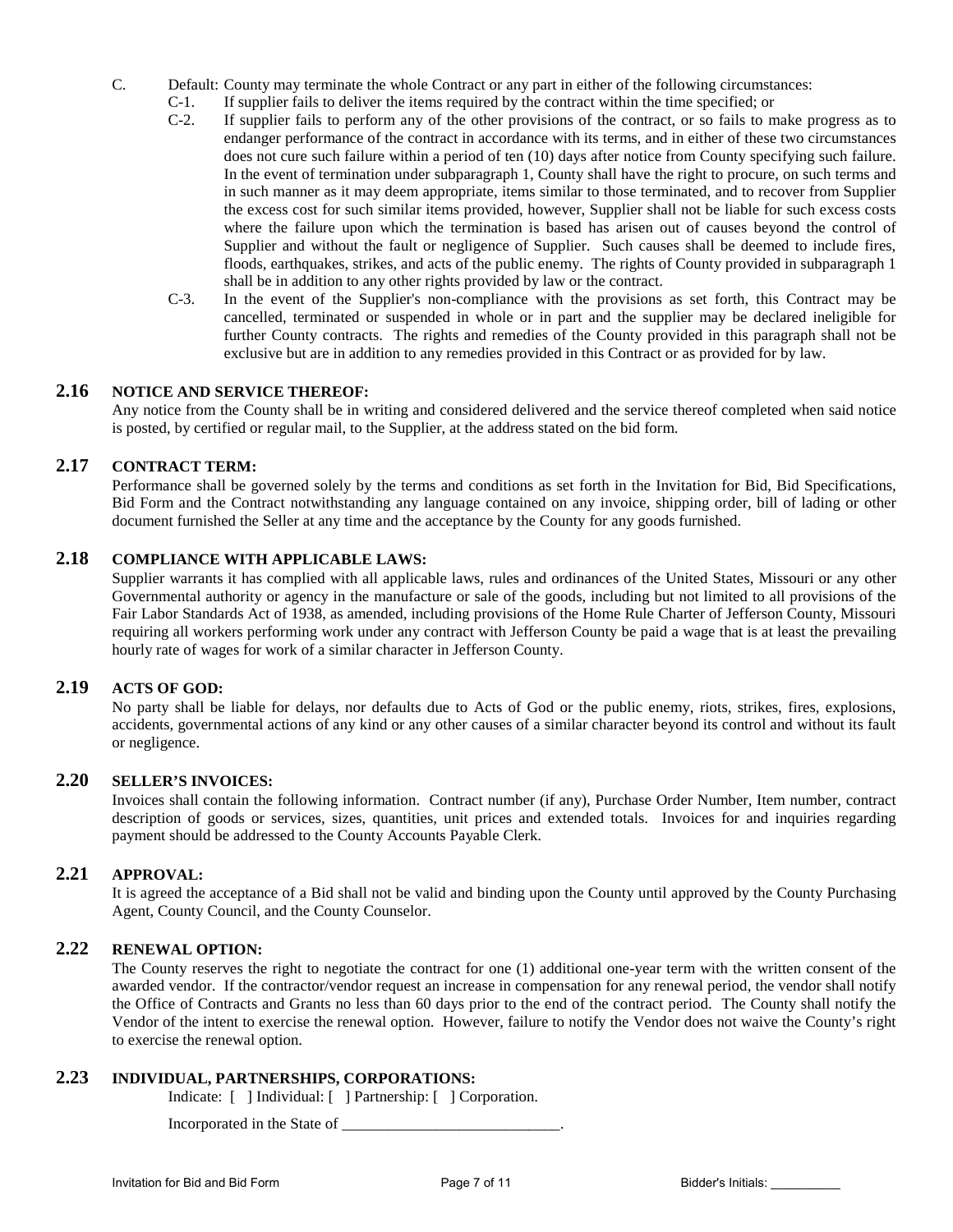# **EXHIBIT C**

# **AFFIDAVIT OF WORK AUTHORIZATION:**

The grantee, sub grantee, contractor or subcontractor who meets the section 285.525, RSMo definition of a business entity must complete and return the following Affidavit of Work Authorization.

Comes now **Comes now** (Name of Business Entity Authorized Representative) as \_\_\_\_\_\_\_\_\_\_\_\_\_\_\_\_\_\_\_\_\_\_\_\_\_\_\_\_\_\_\_\_\_\_ ( Position/Title) first being duly sworn on my oath, affirm \_\_\_\_\_\_\_\_\_\_\_\_\_\_\_\_\_\_\_\_\_\_\_\_\_\_\_\_\_\_\_ (Business Entity Name) is enrolled and will continue to participate in the E-Verify federal work authorization program with respect to employees hired after enrollment in the program who are proposed to work in connection with the services related to (Bid/Grant/Subgrant/Contract/Subcontract) for the duration of the grant, subgrant, contractor, or subcontractor, if awarded in accordance with subsection 2 of section 285.530, RSMo. I also affirm that \_\_\_\_\_\_\_\_\_\_\_\_\_\_\_\_\_\_\_\_\_\_\_\_\_\_\_\_ (Business Entity Name) does not and will not knowingly employ a person who is an unauthorized alien in connection with the contracted services related to \_\_\_\_\_\_\_\_\_\_\_\_\_\_\_\_\_\_\_\_\_\_\_\_\_\_\_\_\_\_\_\_\_\_\_\_\_\_ (Bid/Grant/Subgrant/Contract/Subcontract) for the duration of the grant, subgrant, contract, or subcontract, if awarded.

*In Affirmation thereof, the facts stated above are true and correct. (The undersigned understands that false statements made in this filing are subject to the penalties provided under section 575.040, RSMo.)* 

| Authorized Representative's Signature | <b>Printed Name</b>                                                                                          |  |
|---------------------------------------|--------------------------------------------------------------------------------------------------------------|--|
| Title                                 | Date                                                                                                         |  |
|                                       | (MONTH, YEAR)<br>(DAY)                                                                                       |  |
|                                       | commissioned as a notary public within the County of _________________________, State of<br>(NAME OF COUNTY) |  |
| (NAME OF STATE)                       | $\frac{1}{2}$ , and my commission expires on $\frac{1}{2}$<br>(DATE)                                         |  |
| <b>Signature of Notary</b>            | Date                                                                                                         |  |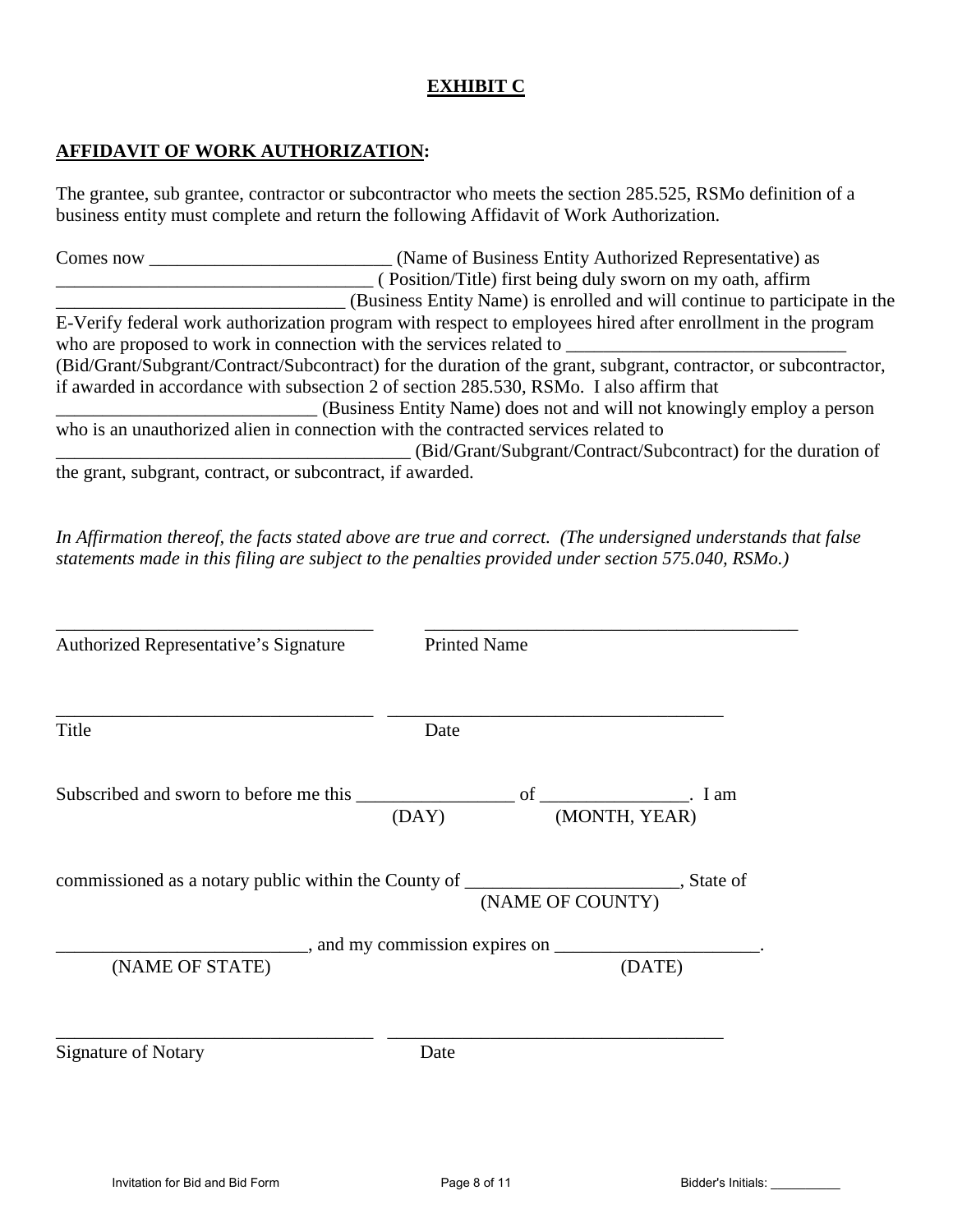# **EXHIBIT C**

(Continued)

# **BOX B – CURRENT BUSINESS ENTITY STATUS**

I certify that \_\_\_\_\_\_\_\_\_\_\_\_\_\_\_\_\_\_\_\_\_\_\_\_\_\_\_\_\_ (Business Entity Name) **MEETS** the definition of a business entity as defined in section 285.525, RSMo pertaining to section 285.530, RSMo as stated above.

 $\overline{\phantom{a}}$  ,  $\overline{\phantom{a}}$  ,  $\overline{\phantom{a}}$  ,  $\overline{\phantom{a}}$  ,  $\overline{\phantom{a}}$  ,  $\overline{\phantom{a}}$  ,  $\overline{\phantom{a}}$  ,  $\overline{\phantom{a}}$  ,  $\overline{\phantom{a}}$  ,  $\overline{\phantom{a}}$  ,  $\overline{\phantom{a}}$  ,  $\overline{\phantom{a}}$  ,  $\overline{\phantom{a}}$  ,  $\overline{\phantom{a}}$  ,  $\overline{\phantom{a}}$  ,  $\overline{\phantom{a}}$ 

 $\overline{\phantom{a}}$  ,  $\overline{\phantom{a}}$  ,  $\overline{\phantom{a}}$  ,  $\overline{\phantom{a}}$  ,  $\overline{\phantom{a}}$  ,  $\overline{\phantom{a}}$  ,  $\overline{\phantom{a}}$  ,  $\overline{\phantom{a}}$  ,  $\overline{\phantom{a}}$  ,  $\overline{\phantom{a}}$  ,  $\overline{\phantom{a}}$  ,  $\overline{\phantom{a}}$  ,  $\overline{\phantom{a}}$  ,  $\overline{\phantom{a}}$  ,  $\overline{\phantom{a}}$  ,  $\overline{\phantom{a}}$ 

 Authorized Business Entity Authorized Business Entity (Please Print)

Representative's Name Representative's Signature

Business Entity Name Date

As a business entity, the grantee, sub grantee, contractor, or subcontractor must perform/provide the following. The grantee, sub grantee, contractor, or subcontractor shall check each to verify completion/submission:

□ Enroll and participate in the E-Verify federal work authorization program (Website: [http://www.dhs.gov/xprevprot/programs/gc\\_1185221678150.shtm;](http://www.dhs.gov/xprevprot/programs/gc_1185221678150.shtm) Phone: 888-464-4218: Email: [e](mailto:e-verify@dhs.gov)[verify@dhs.gov\)](mailto:e-verify@dhs.gov) with respect to the employees hired after enrollment in the program who are proposed to work in connection with the services required herein; AND

□ Provide documentation affirming said company's/individual's enrollment and participation in the E-Verify federal work authorization program. Documentation shall include a page from the E-Verify Memorandum of Understanding (MOU) listing the grantee's, subgrantee's, contractor's, or subcontractor's name and the MOU signature page completed and signed, at minimum, by the grantee, subgrantee, contractor, or subcontractor and the Department of Homeland Security – Verification Division; (if the signature page of the MOU lists the grantee's, subgrantee's, contractor's, or subcontrator's name, then no additional pages of the MOU must be submitted).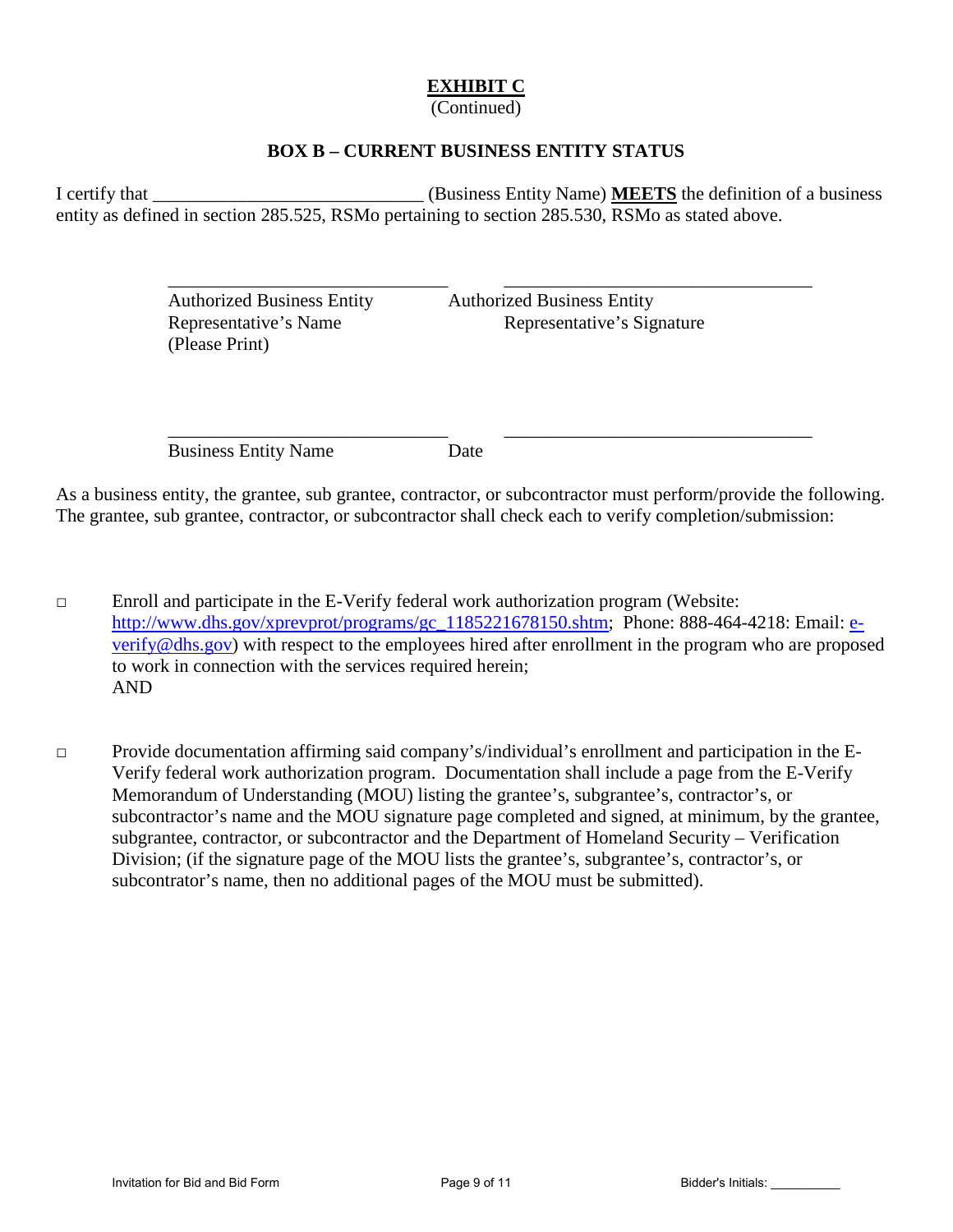# **SPECIFICATIONS FOR CRUSHED STONE -TRAP ROCK**

The material shall meet the requirements of Section 1003 **"AGGREGATE FOR SEAL COATS"** of the Missouri Standard Specifications for Highway Construction unless otherwise approved by the County Engineer.

The aggregate shall be a 3/8-inch Trap Rock Chips (washed) and shall meet the following specifications and is subject to approval by the Engineer:

| GRADE 3 | <b>TRAP ROCK</b> | <b>SIEVE SIZE</b> | % PASSING (BY WEIGHT) |
|---------|------------------|-------------------|-----------------------|
|         |                  | 1/2               | 100                   |
|         |                  | 3/8"              | 80-100                |
|         |                  | NO.4              | $0 - 5$               |

### **Material may be ordered at stated price until April 1, 2013.**

Base price is for yard pickup including loading. Optional delivery will be to stockpile locations in the County. Stockpile delivery will receive five (5) working days notice to fill order. Delivery order to be a minimum of 2000 tons.

Estimated tons for the 2012-2013 season is 10,000 ton. Aggregate will be used as cover rock for seal coat work. Stockpile for seal coat will not begin until after April 1, 2012 and will be completed before April 1, 2013.

If you cannot hold your price for one year, you will guaranty this price to remain in effect until:

\_\_\_\_\_\_\_\_\_\_\_\_\_\_\_\_\_\_\_\_\_\_\_\_\_\_\_\_\_\_\_\_\_\_\_\_\_ (DATE YOUR PRICES EXPIRE)

# **BID CRUSHED STONE PRODUCT**

**3/8" TRAP ROCK COST PER TON \$**